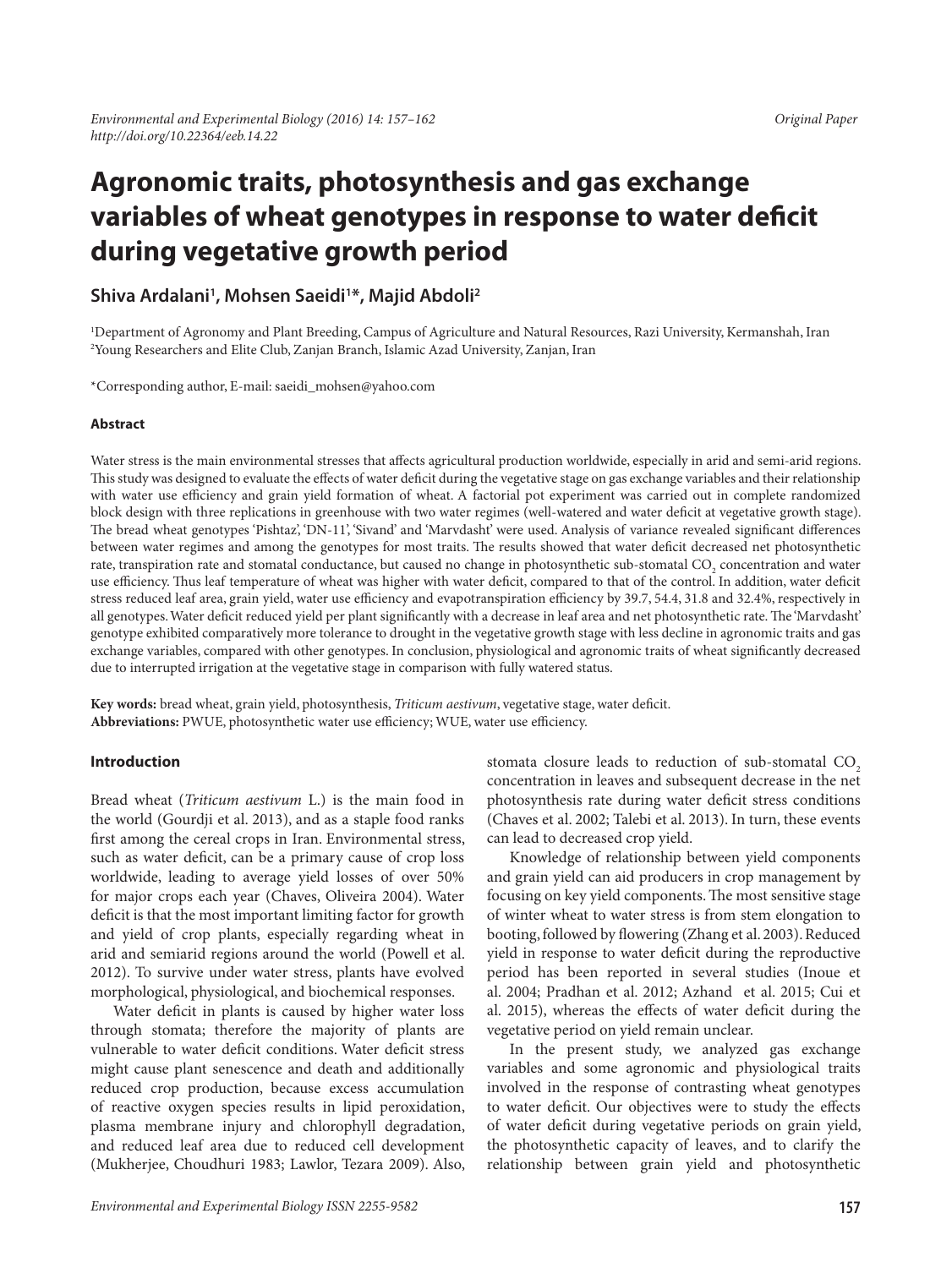capacity in different wheat genotypes. The results of this study provide valuable information that can be used as the genetic basis of improvement of wheat to enhance yield under stress conditions.

## **Materials and methods**

### *Plant material and growth conditions*

A pot experiment was carried out during the growing season from 2011 to 2012 in the greenhouse of Campus of Agricultural and Natural Resource, Razi University in Kermanshah city in western Iran (47°9'E, 34°21'N; 1319 m elevation from sea level). The climate based on the Domarten classification in the study area is semiarid cold. The experiment was laid out in a randomized complete block design in a factorial arrangement with three replications. Four bread wheat genotypes were used: 'Pishtaz', 'DN-11', 'Sivand' and 'Marvdasht'. Treatments were two water regimes: control or well-watered (irrigation at 90 ± 5% field capacity in all stages of plant growth normally), and water deficit at vegetative growth stage. Soil moisture was about 50  $\pm$  5% of field capacity from the beginning of stem elongation to flowering stages; 31 to 59 of the Zadoks scale (Zadoks 1974). These four wheat genotypes were chosen because they were new modern genotypes with unknown biochemical and physiological characteristics. Some growing characteristics of the genotypes used in the experiments are shown in Table 1. The seeds of wheat genotypes were obtained from the Seed and Plant Improvement Institute, Agricultural and Natural Resources Research Center of Kermanshah, Iran. Seeds were sown in plastic pots with a diameter of 20 cm and height of 30 cm, each filled with 3.5 kg o1:5 fertilized peat and soil. The soil physicochemical properties used in the experiment were: sand 17%, silt 39%, clay 44%, pH 7.4, organic carbon 1.14 g kg–1, total N 0.098% and available P and K 8.0 and 329 mg kg–1, respectively. Ten seeds per pot were sown. Two week after their emergence, the number of the seedlings was reduced to five per pot.

#### *Leaf gas exchange*

The net photosynthetic rate, stomatal conductance, transpiration rate per leaf area, leaf temperature and substomatal CO $_{\textrm{\tiny{2}}}$  concentration were measured using a portable photosynthesis system LI-6400 (LI-COR, Lincoln, USA) on the uppermost leaves on midday (09:00 to 12:00) at 20 days after water deficit. Photosynthetically active radiation

was 1200 to 1600 µmol photon  $m^{-2}$  s<sup>-1</sup>, ambient CO<sub>2</sub> concentration was 380 to 400 ppm. Six leaves from three pots (two leaves per plant) were collected for measurement for each treatment at each time. Photosynthetic water use efficiency (PWUE) was calculated by dividing net photosynthetic rate by stomatal conductance (Ahmadi, Siosemardeh 2005).

#### *Total leaf area*

Total leaf area was measured with a leaf area meter (LI-3000A, LI-COR, Lincoln NE, USA) at flowering stage. Ten plants (two pots) were collected for each treatment at measurement times.

### *Grain yield and days to physiological maturity*

To estimate grain yield, ten plants were harvested at physiological maturity stage from each treatment (two pots). Number of days to physiological maturity was recorded.

### *Water use efficiency and evapotranspiration efficiency*

At the end of the experiment, water use efficiency (WUE) and evapotranspiration efficiency were estimated as described by Ehdaie and Waines (1993) according to the following equations:

WUE (kg  $m^{-3}$ ) = [grain yield (kg)] / [consumed water  $(m^3)$ ]; evapotranspiration efficiency (kg m<sup>-3</sup>) = [biomass (kg)] / [consumed water  $(m^3)$ ].

#### *Statistical analysis*

The data collected was subjected to ANOVA to determine significant differences among treatments. SAS software (version 8.0) was used. The treatment means were compared by a Duncan Multiple Range test at 5% significance level (Steel et al. 1997).

#### **Results**

# *Photosynthesis and gas exchange variables*

Statistical analysis of gas exchange variables are presented in Table 2. The average net photosynthetic rate and gas exchange variables are listed in Fig. 1A–F. In this study, net photosynthetic rate decreased with water deficit stress, such that in the well-watered treatment, the net photosynthetic rate varied from 17.8 to 19.9  $\mu$ mol CO<sub>2</sub>  $m^{-2}$  s<sup>-1</sup> whereas the range was 5.9 to 9.5 µmol  $CO_2$  m<sup>-2</sup> s<sup>-1</sup>

**Table 1.** Characteristics of genotypes used in the experiment. Source: Abdoli, Saeidi (2012)

| Genotypes         | Grain yield | Physiological maturity | <b>Plant height</b> | <b>Grain weight</b> |
|-------------------|-------------|------------------------|---------------------|---------------------|
| 'Pishtaz'         | High        | Late maturing          | Tall                | High                |
| 'Sivand'          | High        | Late maturing          | Tall                | High                |
| 'Marydasht'       | Medium      | Late maturing          | Tall                | Low                 |
| $^{\circ}$ DN-11' | High        | Early maturing         | Medium              | Medium              |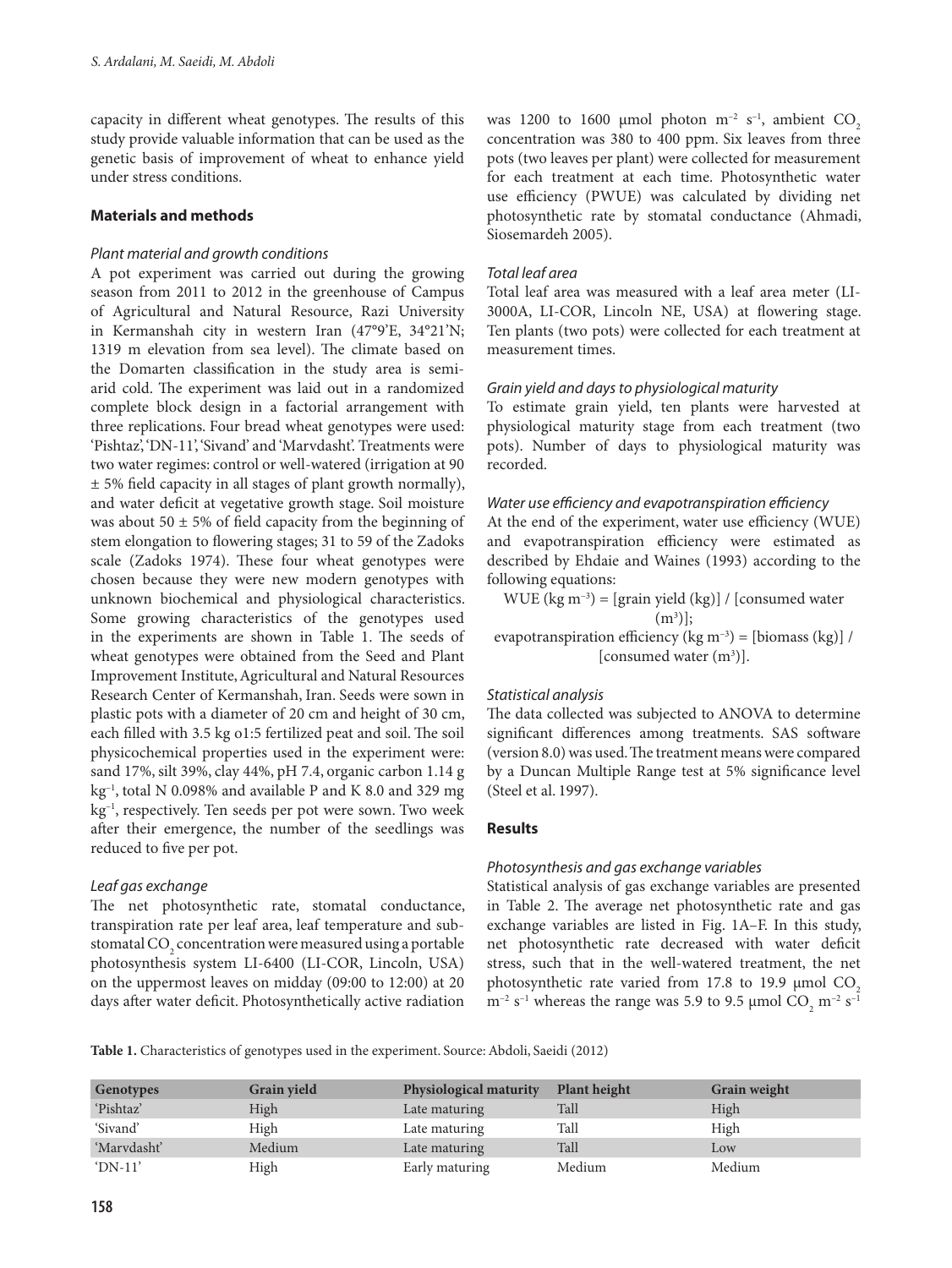| Source of variation | df                       |           | <b>Mean squares</b> |           |           |           |             |  |
|---------------------|--------------------------|-----------|---------------------|-----------|-----------|-----------|-------------|--|
|                     |                          | Pn        | gs                  | Tr        | Ci        | Tl        | <b>PWUE</b> |  |
| Replication         | $\overline{2}$           | 51.7 ns   | $0.002$ ns          | $11.5*$   | 3028 ns   | $109**$   | 1745 ns     |  |
| Water regimes (W)   |                          | $814**$   | $0.087**$           | $101**$   | $2563$ ns | $73.2**$  | 7340 ns     |  |
| Genotypes (G)       | 3                        | 8.61 ns   | $0.003$ ns          | $1.65$ ns | $1650$ ns | $2.42$ ns | $1293$ ns   |  |
| $W \times G$        | 3                        | $1.06$ ns | $0.001$ ns          | $0.32$ ns | $508$ ns  | $0.96$ ns | 3290 ns     |  |
| Error               | 14                       | 24.1      | 0.003               | 3.07      | 1054      | 1.76      | 2668        |  |
| CV(%)               | $\overline{\phantom{a}}$ | 36.8      | 31.8                | 33.7      | 20.6      | 3.54      | 36.8        |  |

**Table 2.** Analysis of variance (mean square) of the effect of water regime and genotypes on net photosynthesis rate (Pn), stomatal conductance (gs), transpiration rate (Tr), sub-stomatal CO<sub>2</sub> concentration (Ci), leaf temperature (Tl) and photosynthetic water use efficiency (PWUE). ns, \* and \*\*; non significant, significant at 5% and 1% levels of probability, respectively

in water deficit conditions. A considerable reduction of 60.7% in net photosynthetic rate occurred due to water deficit (Fig. 1A). The top three genotypes retaining high net photosynthetic rate in non-stress condition were 'Pishtaz', 'Sivand' and 'Marvdasht' (19.0, 19.8 and 19.9  $\mu$ mol CO<sub>2</sub> m<sup>-2</sup> s–1, respectively), while the lowest net photosynthetic rate under water deficit was in 'DN-11' by 5.9 µmol  $\mathrm{CO}_2^{\phantom{\dag}}$  m<sup>-2</sup> s<sup>-1</sup> (Fig. 1A).

The results showed significant differences in stomatal conductance between well-watered and water deficit conditions (Table 2). Under well-watered regime, 'Marvdasht' had the highest (0.220 mol  $H_2O$  m<sup>-2</sup> s<sup>-1</sup>) and under water deficit regime, 'Sivand' the lowest stomatal conductance (0.040 mol  $H_2O$  m<sup>-2</sup> s<sup>-1</sup>), but no significant differences were evident with the other genotypes (Fig. 1B).

The results clearly showed that water deficit stress at the vegetative growth stage decreased transpiration rate considerably. As expected, canopy temperature was significantly higher under water deficit conditions (Fig. 1C). Average leaf temperature of the genotypes in wellwatered condition was 35.7 °C, but under water deficit stress significantly increased to 39.2 °C (9.8% increase compared to control; Fig. 1E). In general, genotypes and water deficit stress had no significant effects on sub-stomatal CO<sub>2</sub> concentration and PWUE (Table 2; Fig. 1D,F).

#### *Agronomical and morpho-physiological characteristics*

Significant  $(P < 0.01)$  effect of water regime and genotype for area of leaves per plant were indicated (Table 3). The average leaf area of the genotypes in well-watered conditions was  $14.8 \text{ cm}^2$  plant<sup>-1</sup>, while under water deficit this value significantly reduced to 8.93  $\text{cm}^2$  plant<sup>-1</sup> (39.7%) lower than in the control; Fig. 2A). Furthermore, in the wellwatered treatment, 'Pishtaz' and 'Marvdasht' (12.9 and 13.8



**Fig. 1.** Effect of water deficit on Pn, net photosynthesis rate (A); gs, stomatal conductance (B); Tr, transpiration rate (C); Ci, sub-stomatal  $\mathrm{CO}_2$  concentration (D); Tl, leaf temperature (E) and PWUE, photosynthetic water use efficiency (F) of different wheat genotypes. Means followed by the same letters in each column are not significantly different at 5% level, according to Duncan's Multiple Range test.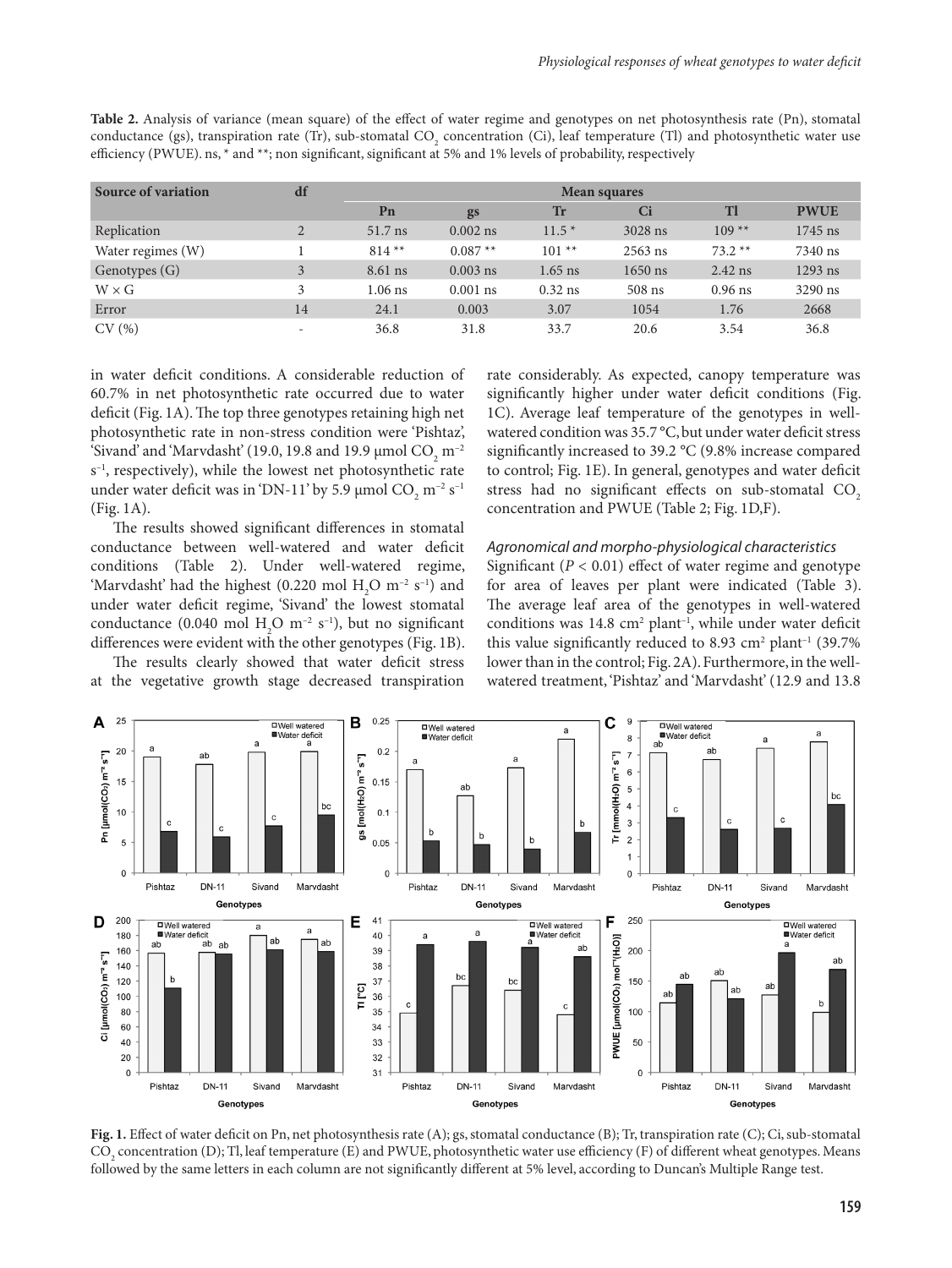| Source of variation | df                       | Mean squares |               |                    |                  |                    |
|---------------------|--------------------------|--------------|---------------|--------------------|------------------|--------------------|
|                     |                          | Leaf area    | Days to       | <b>Grain yield</b> | <b>Water</b> use | Evapotranspiration |
|                     |                          |              | physiological |                    | efficiency       | efficiency         |
|                     |                          |              | maturity      |                    |                  |                    |
| Replication         | $\overline{2}$           | $3.49$ ns    | $45.7*$       | $0.124$ ns         | $0.007$ ns       | $0.073$ ns         |
| Water regimes (W)   |                          | $212**$      | $1.04$ ns     | $170**$            | $0.391**$        | $1.03**$           |
| Genotypes (G)       | 3                        | $19.5***$    | $31.0$ ns     | $1.32$ ns          | $0.012$ ns       | $0.062$ ns         |
| $W \times G$        | 3                        | $8.90*$      | $25.2$ ns     | $6.36**$           | $0.043*$         | $0.082**$          |
| Error               | 14                       | 2.65         | 9.45          | 0.54               | 0.005            | 0.021              |
| CV(%)               | $\overline{\phantom{a}}$ | 13.6         | 3.15          | 12.6               | 17.4             | 16.1               |

**Table 3.** Analysis of variance (mean square) of the effect of water regimes and genotypes on grain yield, and some morphological and phonological traits. ns, \* and \*\*; non significant, significant at 5% and 1% levels of probability, respectively

cm2 plant–1, respectively) had the minimum and 'Sivand'  $(17.3 \text{ cm}^2 \text{ plant}^{-1})$  had the maximum leaf area, as well as, under water deficit stress, 'DN-11' and 'Pishtaz' by 6.33 and 7.48 cm<sup>2</sup> plant<sup>-1</sup>, respectively had the lowest and 'Sivand' by 11.2 cm<sup>2</sup> plant<sup>-1</sup> had the highest leaf area (Fig. 2A).

Genotypes and water deficit stress at the beginning of stem elongation to flowering stages had no significant effects on days to physiological maturity (Table 3; Fig. 2B).

The present results indicate that water deficit stress retards grain yield of the tested genotypes of wheat. In the well water treatment, grain yield of 'Marvdasht' was significantly lower than of other genotypes. In terms of grain yield production, except 'Marvdasht', there were no significant differences between other genotypes (Fig. 2C). Water deficit stress significantly reduced grain yield of the tested genotypes (54.4%) compared to the control. The greatest reduction in grain yield occurred in 'DN-11' and 'Sivand' genotypes and the lowest reduction in 'Marvdasht' and 'Pishtaz' genotypes (Fig. 2C).

Water deficit stress at vegetative stage showed negative effects on WUE and evapotranspiration efficiency (ratio of total dry weight to total water used) of wheat. Also on average there was 31.8 and 32.4% reduction in WUE and evapotranspiration efficiencies due to water deficit (Fig. 2D,E). Genotypic variation for WUE was significant under both water regimes (Fig. 2D). In the well-watered treatment WUE was highest in the 'DN-11' (0.609 kg  $m^{-3}$ ) and lowest in the 'Marvdasht' (0.434 kg m<sup>-3</sup>; Fig. 2D). However, under water deficit stress, the lowest and highest significant reductions in WUE and evapotranspiration efficiency were seen in 'Marvdasht' (13.0 and 22.0%) and 'DN-11' (68.0 and 60.0%), respectively (Fig. 2 D, E).



**Fig. 2.** Effect of water deficit on LA, leaf area (A); DPM, days to physiological maturity (B); GY, grain yield (C); WUE, water use efficiency (D) and ETE, evapotranspiration efficiency (E) of different wheat genotypes. Means followed by the same letters in each column are not significantly different at 5% level, according to Duncan's Multiple Range test.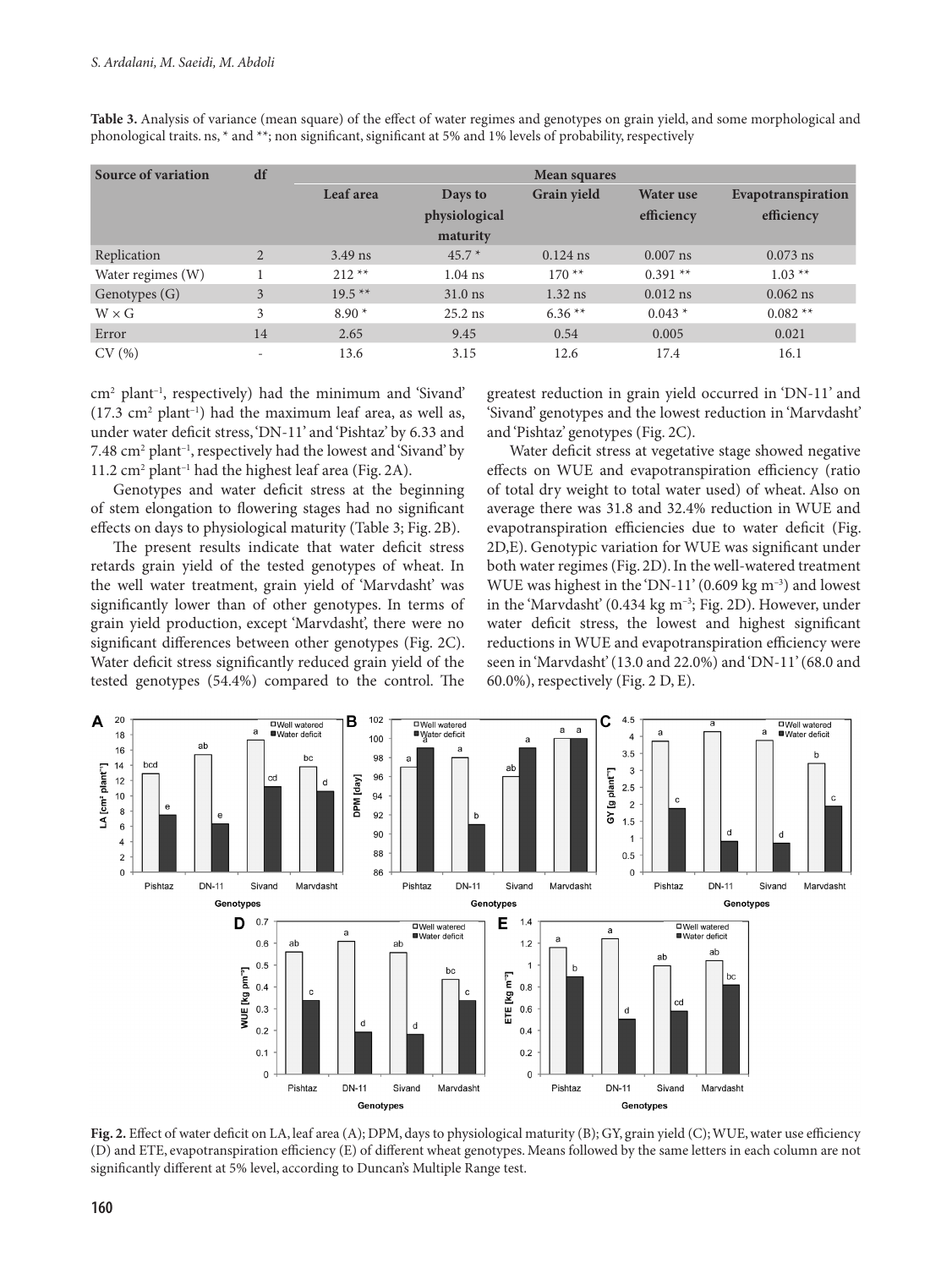#### **Discussion**

Drought, like other environmental stresses, affects many physiological, biochemical and metabolic processes in plants. Injury to drought includes reduction of growth, decrease in pigment and chlorophyll content, increase in  $H_2O_2$ , which causes lipid peroxidation, and consequently membrane injury and reduction of net photosynthetic rate (Mukherjee, Choudhuri 1983; Chaves et al. 2002). Persistence in net photosynthetic rate of genotypes in water deficit conditions may serve as good indicator of drought tolerance.

Results from this study show that photosynthesis and gas exchange variables declined when plants were subjected to water stress (Fig. 1 A–F). These results of the present study regarding gas exchange variables were similar with the results from other studies, which showed that limitation of irrigation at different crop growth stages considerably affects the gas exchange variables of wheat varieties (Chaves et al. 2002; Ahmadi, Siosemardeh 2005; Saeidi, Abdoli 2015; Cui et al. 2015). Stomatal closure is one of the earliest plant responses to water deficit, and causes decline in photosynthetic activity under water deficit conditions (Mafakheri et al. 2011; Azhand et al. 2015). Moreover, decreased net photosynthetic rate in plants under drought stress may be the result of reduction of Rubisco and PEP carboxylase activity under stress. The terminal drought stress reduced net photosynthetic rate, stomatal conductance, transpiration rate, chlorophyll *a* and *b* concentration, and chlorophyll *a*/*b* ratio, and enhanced leaf temperature and sub-stomatal  $CO_2$  concentration (Saeidi, Abdoli 2015).

Water deficit stress caused increase of leaf temperature (7.7 to 12.9%) of all genotypes (Fig. 1 E). In accordance with our results, Vaisnad and Talebi (2015) reported that water stress significantly increased canopy temperature in chickpea. Increase of canopy temperature during withholding of irrigation can be caused by reduced transpiration from leaves. In well-watered plants, the transpiration rate is higher and therefore, due to transpired water, the surface of leaves will be cooled (Gonzalez-Dugo et al. 2005; Saeidi, Abdoli 2015; Khaki-Moghadam, Rokhzadi 2015). This agrees with the hypothesis that plants with low canopy temperature have a high photosynthesis rate and consequently more production (Hirayama et al. 2006). Under drought stress condition, sub-stomatal CO<sub>2</sub> concentration in the leaf is decreased as a result of limited stomatal conductance but this variable did not significantly differ from thst under optimum water conditions (Fig. 1 D). However, it has been reported that water deficit stress at grain filling period can considerably increase substomatal  $CO_2$  concentration (Azhand et al. 2015; Saeidi; Abdoli 2015). Water deficit stress had no significant effect on PWUE (Table 2; Fig. 1 F). However, enhanced PWUE in wheat plants under post-anthesis water stress has been

reported (Saeidi, Abdoli 2015).

In general, water deficit stress at the vegetative stage decreased leaf area (Fig. 2A). The major photosynthetic organ with respect to grain yield in wheat is flag leaf, which may be affected by water deficit during vegetative periods. It has been reported that growing cells of stressed leaves may not expand fully to the size under optimum conditiond, when drought reduces the number of cells produced per leaf, fewer are available for expansion in the post-treatment phase (Granier et al. 2000; Cui et al. 2015). This can be a reasonable explanation for the reduction of leaf area induced by water deficit stress during vegetative stages.

In this study, water stress significantly decreased grain yield (Fig. 2C). Water stress induced decrease in grain yield has been previously reported for several plant species, including synthetic hexaploid wheat (Pradhan et al. 2012), bread wheat (Inoue et al. 2004; Abdoli, Saeidi 2012), and chickpea (Vaisnad, Talebi 2015). In this case, mild water deficit during the vegetative period was noted to be useful and beneficial for grain yield in winter wheat (Kang et al. 2002; Cui et al. 2015) and spring wheat (Zhang et al. 2006), but the underlying mechanism has not been completely clarified. In our studies, water deficit during beginning of stem elongation to flowering stages decreased grain yield significantly. Attenuate yield in response to the water deficit treatment was probably related to the reduction in sink (reduced grain number and fertile florets) and source strengths (smaller leaf area, and reduction of photosynthetic activity) (Cui et al. 2015; Saeidi, Abdoli 2015).

Water deficit stress at the vegetative stage showed negative effects on WUE and evapotranspiration efficiency of different bread wheat cultivars (Fig. 2 D, E). WUE decreased under severe water deficit in 'Hab-Ahmar' and 'Sindy-2' genotypes, but was not affected in the other wheat genotypes (Boutraa et al. 2010). This decrease in WUE as a result of water stress was confirmed by a number of researchers using cultivars of winter bread wheat (Shangguan et al. 2000) and durum wheat (Boutraa et al. 2010). Commonly, management efforts are made to reduce water loss through pathways other than transpiration, increase leaf area index of crops, to increase level of absorbing sunlight, reduce evaporation from soil surface, and therefore raise WUE.

In general, the results showed that water deficit caused considerabe reduction of all photosynthetic parameters, compared to the well-watered treatment. Grain yield was diminished under water deficit treatment due to the decreased photosynthetic capacity of leaves. Hence, water deficit during vegetative periods is not beneficial for yield stability. Also, the results indicated the presence of a considerable amount of genotypic variation among the wheat accessions under water deficit stress. The wheat 'Marvdasht' genotype showed relatively more tolerance to drought at the vegetative growth stage with minimum reduction in photosynthesis rate, gas exchange variables and